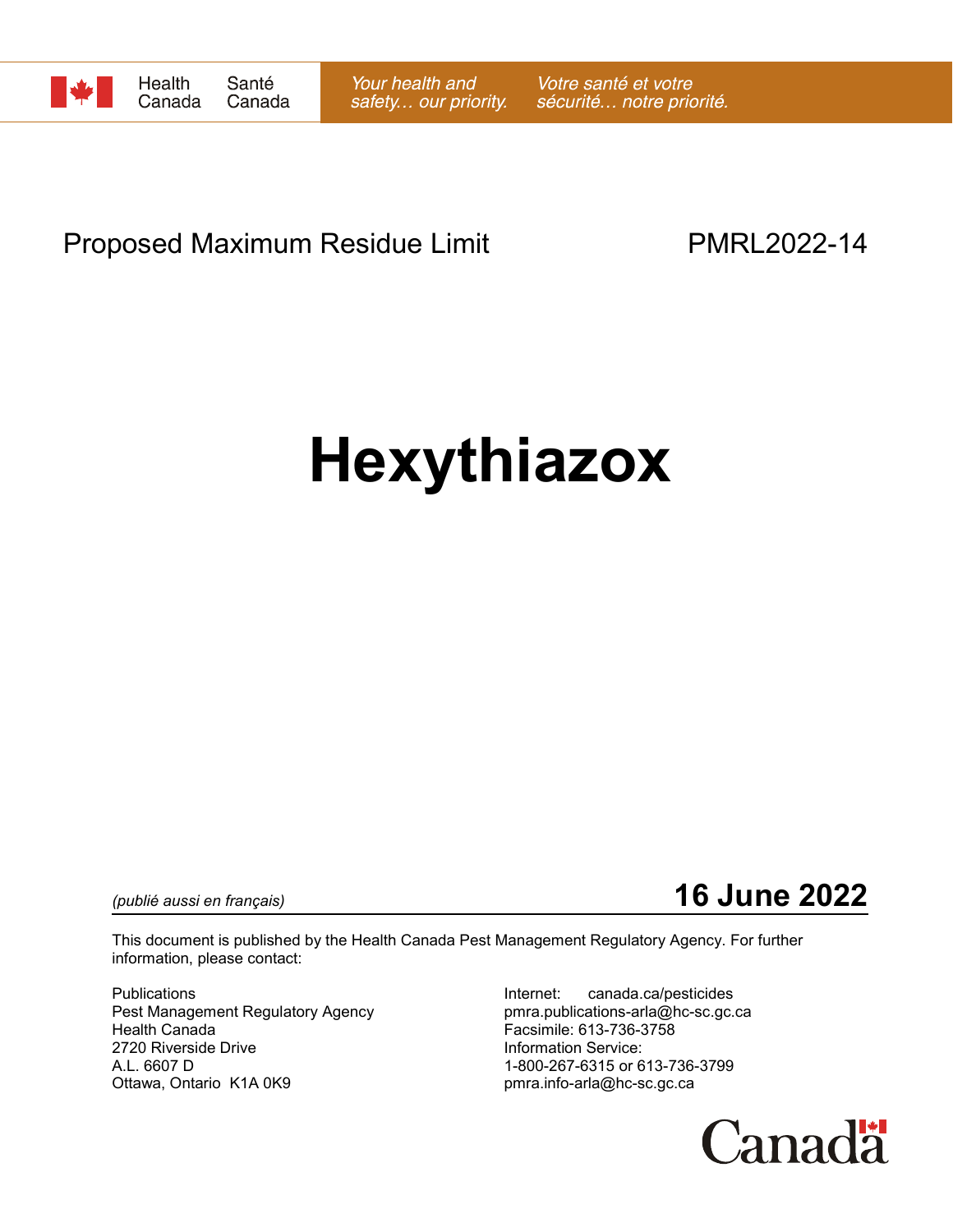ISSN: 1925-0835 (print) 1925-0843 (online)

Catalogue number: H113-24/2022-14E (print version) H113-24/2022-14E-PDF (PDF version)

#### **© Her Majesty the Queen in Right of Canada, as represented by the Minister of Health Canada, 2022**

All rights reserved. No part of this information (publication or product) may be reproduced or transmitted in any form or by any means, electronic, mechanical, photocopying, recording or otherwise, or stored in a retrieval system, without prior written permission of Health Canada, Ottawa, Ontario K1A 0K9.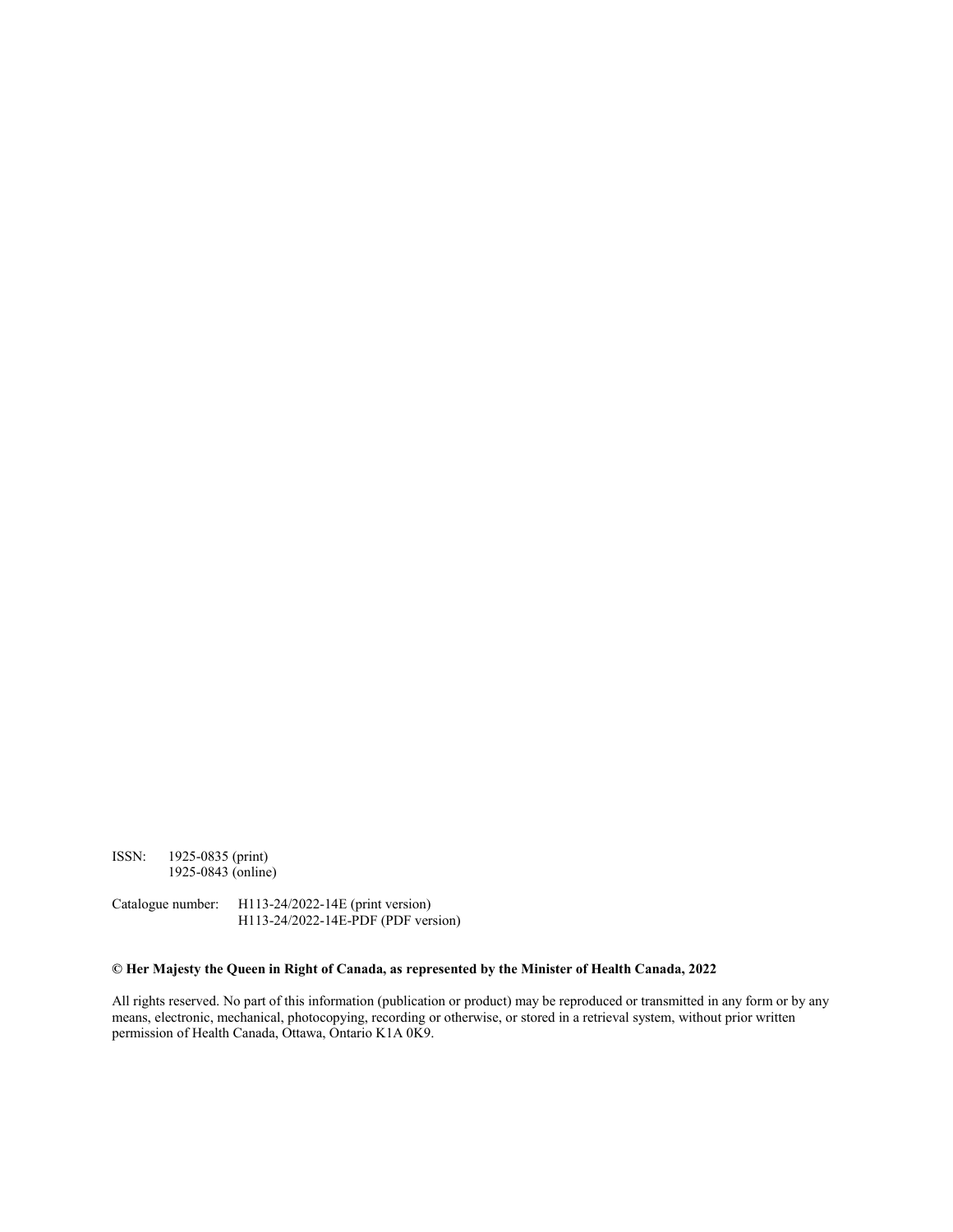#### **Purpose of consultation**

A maximum residue limit  $(MRL)^1$  for an **imported** commodity is being proposed for the pesticide hexythiazox as part of the following application under submission number 2019-1377, in order to permit the import and sale of food in Canada that could contain hexythiazox residues.

Under the authority of the *Pest Control Products Act*, Health Canada's Pest Management Regulatory Agency (PMRA) is proposing acceptability of the request to specify a MRL for hexythiazox on the imported commodity of tea (dried leaves), to control or suppress certain insects.

Hexythiazox is an insecticide currently not registered in Canada.

Health Canada has determined the quantity of residues that may remain in or on the imported commodity when hexythiazox is used according to the label directions of the exporting country, and that such residues will not be a concern to human health. Therefore, the food containing residues resulting from this use is safe to consume, and an MRL is being proposed as a result of this assessment. A summary of the field trial data used to support the proposed MRL can be found in Appendix I.

#### **Dietary health assessment**

In assessing the risk of a pesticide, Health Canada combines information on pesticide toxicity with information on the degree and duration of dietary exposure to the pesticide residue from food. The risk assessment process involves four distinct steps:

- 1) Identifying the toxicology hazards posed by the pesticide;
- 2) Determining the "acceptable dietary level" for Canadians (including all vulnerable populations), which is protective of adverse health effects;
- 3) Estimating human dietary exposure to the pesticide from all applicable sources (domestic and imported commodities); and
- 4) Characterizing human risk by comparing the estimated human dietary exposure to the acceptable dietary level.

Health Canada must determine the quantity of residues that could remain in or on the imported food commodities when the pesticide is used according to label directions in the exporting country, and that such residues will not be a concern to human health (Steps 3 and 4 above). If estimated human exposure is less than or equal to the acceptable level (developed in Step 2 above), Health Canada concludes that consuming residues resulting from use according to label directions approved in the foreign country is not a health concern. The proposed MRL is then subject to consultation to legally specify the MRL on the corresponding imported commodity. An MRL applies to the identified raw agricultural food commodity as well as to any processed

 <sup>1</sup> A maximum residue limit (MRL) is the maximum amount of residue that may remain in or on food when a pesticide is used according to label directions.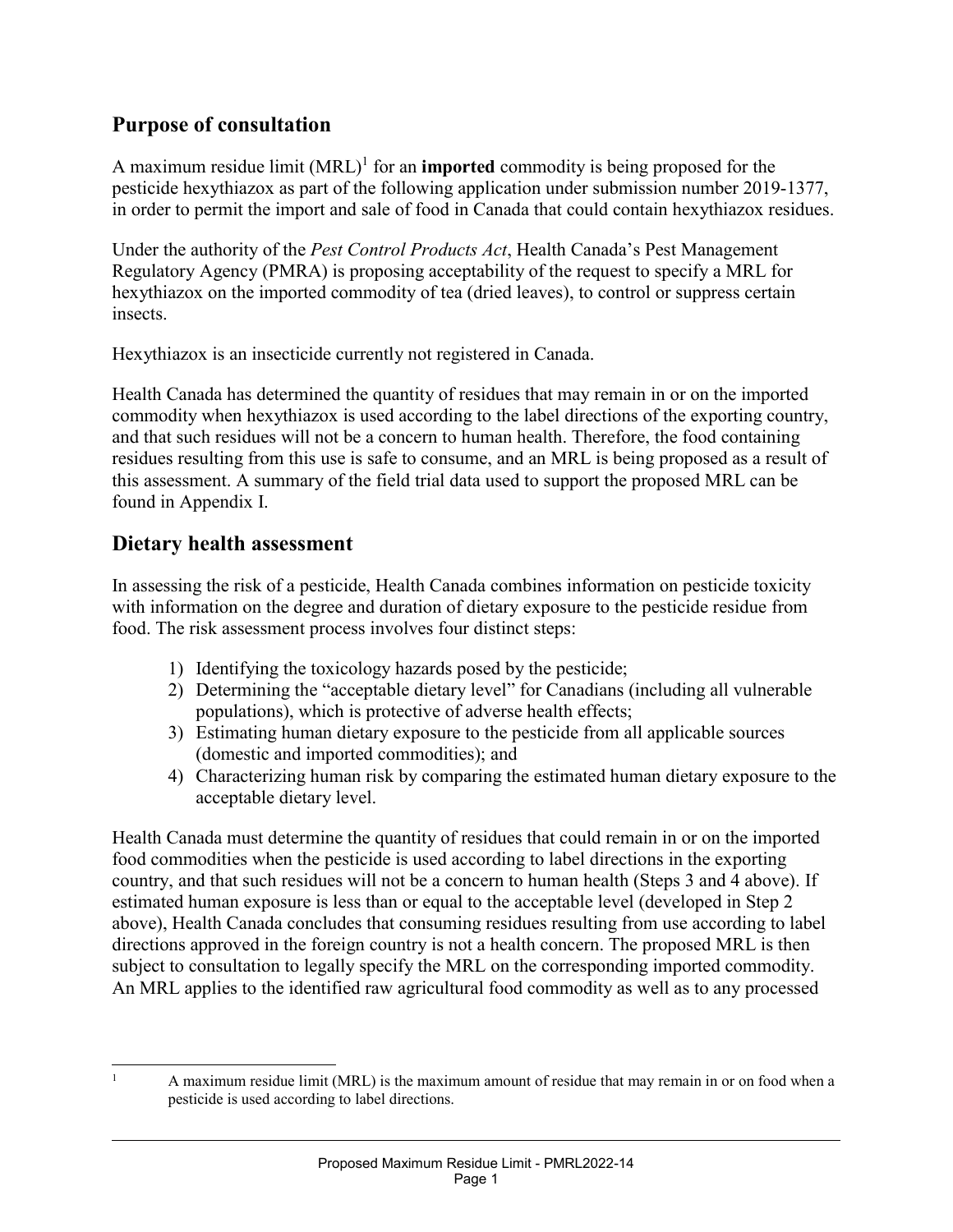food product that contains it, except in certain instances where different MRLs are specified for the raw agricultural commodity and its processed product(s).

Consultation on the proposed MRL for hexythiazox on the imported commodity is being conducted via this document. Health Canada invites the public to submit written comments on the proposed MRL for hexythiazox in accordance with the process outlined in the Next Steps section of this document.

To comply with Canada's international trade obligations, consultation on the proposed MRL is also being conducted internationally by notifying the World Trade Organization, as coordinated by Canada's Notification Authority and Enquiry Point.

### **Proposed MRLs**

The proposed MRL, to be added to the MRLs already established for hexythiazox, is summarized in Table 1.

#### **Table 1 Proposed maximum residue limit for hexythiazox**

| Common<br>name | <b>Residue definition</b>                                                                    | <b>MRL</b><br>$(ppm)^1$ | <b>Food commodity</b> |
|----------------|----------------------------------------------------------------------------------------------|-------------------------|-----------------------|
| Hexythiazox    | $(4R, 5R)$ -rel-5-(4-chlorophenyl)-N-cyclohexyl-<br>4-methyl-2-oxo-3-thiazolidinecarboxamide | 15                      | Tea (dried leaves)    |

 $<sup>1</sup>$  ppm = parts per million</sup>

MRLs established in Canada may be found using the Maximum Residue Limit Database on the Maximum Residue Limits for Pesticides webpage. The database allows users to search for established MRLs, regulated under the *Pest Control Products Act*, both for pesticides or for food commodities.

#### **International situation and trade implications**

The MRL proposed for hexythiazox in Canada is the same as the corresponding American tolerance and Codex MRL. <sup>2</sup> American tolerances are listed in the Electronic Code of Federal Regulations, 40 CFR Part 180, by pesticide. A listing of established Codex MRLs is available on the Codex Alimentarius Pesticide Index webpage, by commodity or pesticide.

<sup>&</sup>lt;sup>2</sup> The Codex Alimentarius Commission is an international organization under the auspices of the United Nations that develops international food standards, including MRLs.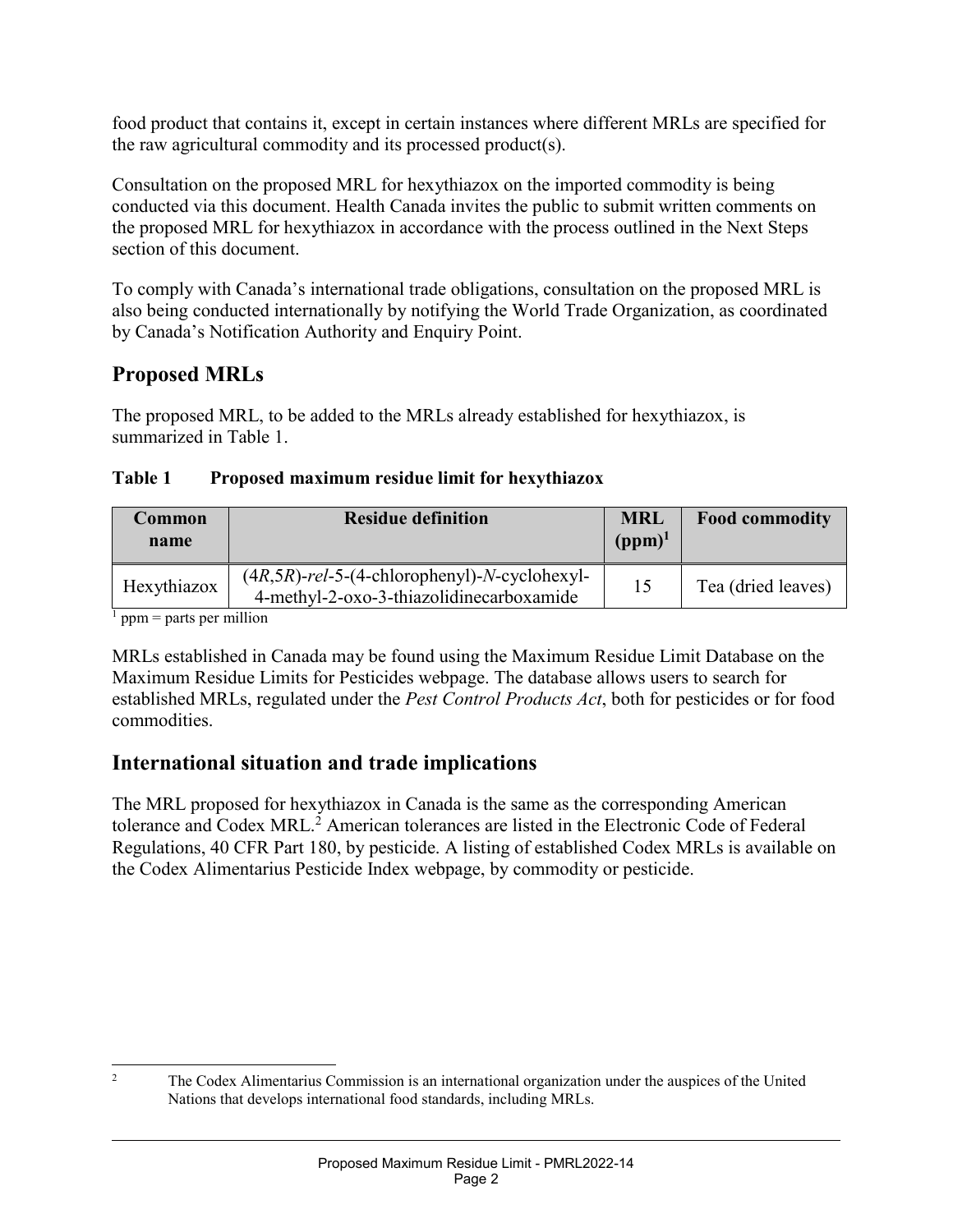#### **Next steps**

The PMRA invites the public to submit written comments on the proposed MRL for hexythiazox up to 75 days from the date of publication of this document. Please forward your comments to Publications (see the contact information on the cover page of this document). Health Canada will consider all comments received and a science-based approach will be applied in making a final decision on the proposed MRL. Comments received will be addressed in a separate document linked to this PMRL. The established MRL will be legally in effect as of the date that it is entered into the Maximum Residue Limit Database.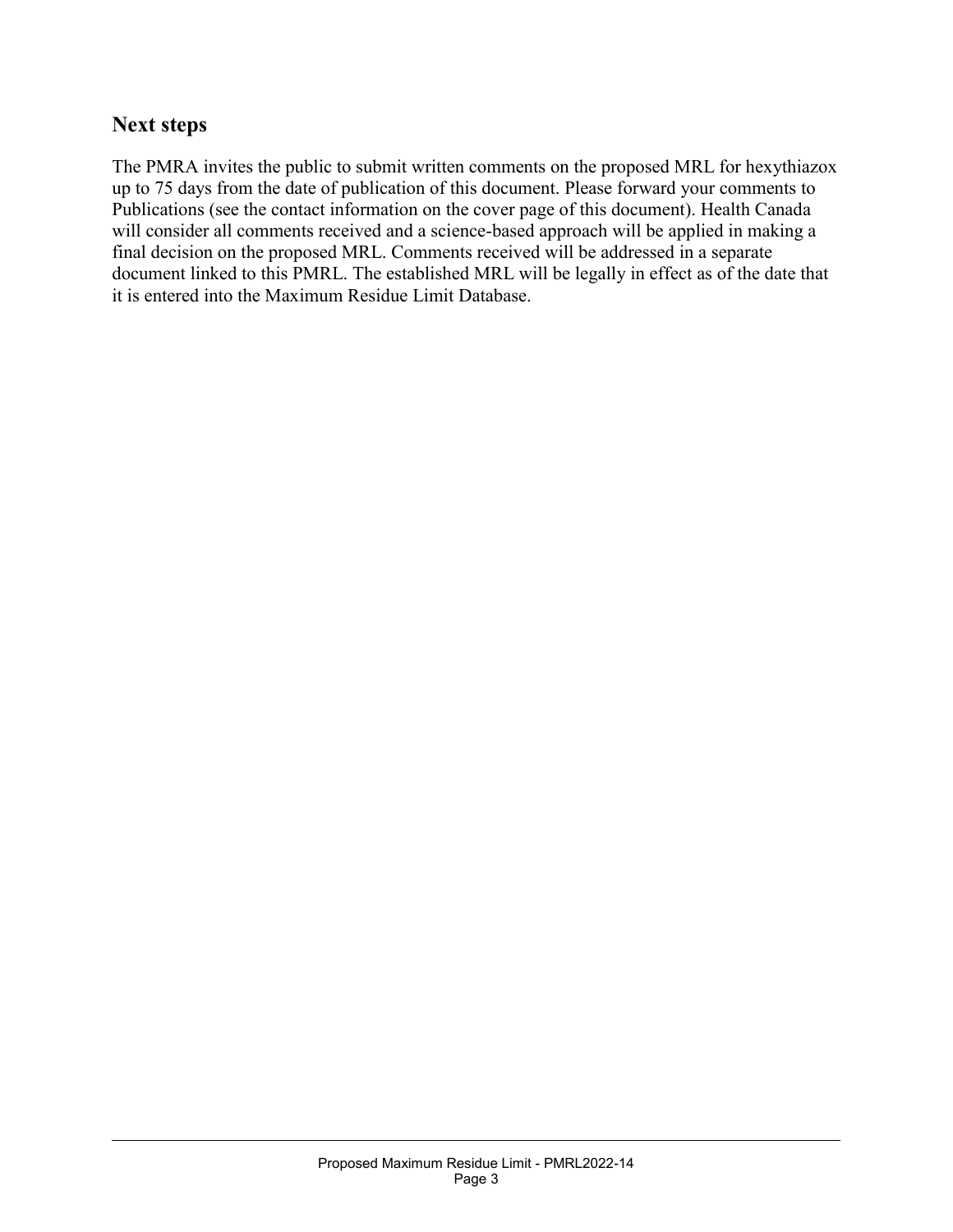## **Appendix I**

#### **Summary of field trial data used to support the proposed maximum residue limit**

Residue data for hexythiazox in tea were submitted to support the maximum residue limit on imported tea (dried leaves).

#### **Dietary risk assessment results**

Studies in laboratory animals showed no acute health effects. Consequently, a single dose of hexythiazox is not likely to cause acute health effects in the general population (including infants and children).

Chronic non-cancer dietary (food only) intake estimates indicated that the general population and all population subgroups are exposed to less than 4% of the acceptable daily intake, with a cancer risk for the general population of  $2 \times 10^{-7}$ , (less than 1 in a million), and therefore are not a health concern.

#### **Maximum residue limit**

The recommendation for a maximum residue limit (MRL) for hexythiazox was based upon the residues observed in the crop commodity treated according to label directions in the exporting country, and the guidance provided in the OECD MRL Calculator. Table A1 summarizes the residue data used to calculate the proposed MRL for imported tea (dried leaves).

#### **Table A1 Summary of field trial data used to support the MRL**

| <b>Commodity</b> | <b>Application</b><br>method/total<br>application rate<br>$(g \nabla a.i/ha)^1$ | <b>Preharvest</b><br>interval<br>(days) | <b>Lowest average</b><br>field trial<br>residues<br>(ppm) | <b>Highest average</b><br>field trial residues<br>(ppm) |
|------------------|---------------------------------------------------------------------------------|-----------------------------------------|-----------------------------------------------------------|---------------------------------------------------------|
| Tea (green)      | Foliar/ 50.8-52.7                                                               |                                         | 3.06                                                      | 5.21                                                    |

 $\frac{1}{2}$  g a.i./ha = grams of active ingredient per hectare

Following the review of all available data, the MRL as proposed in Table 1 is recommended to cover residues of hexythiazox. Dietary risks from exposure to residues of hexythiazox in this imported crop commodity at the proposed MRL were shown to be acceptable for the general population and all subpopulations, including infants, children, adults and seniors. Thus the imported food that contains residues as listed in Table 1 is considered safe to consume.